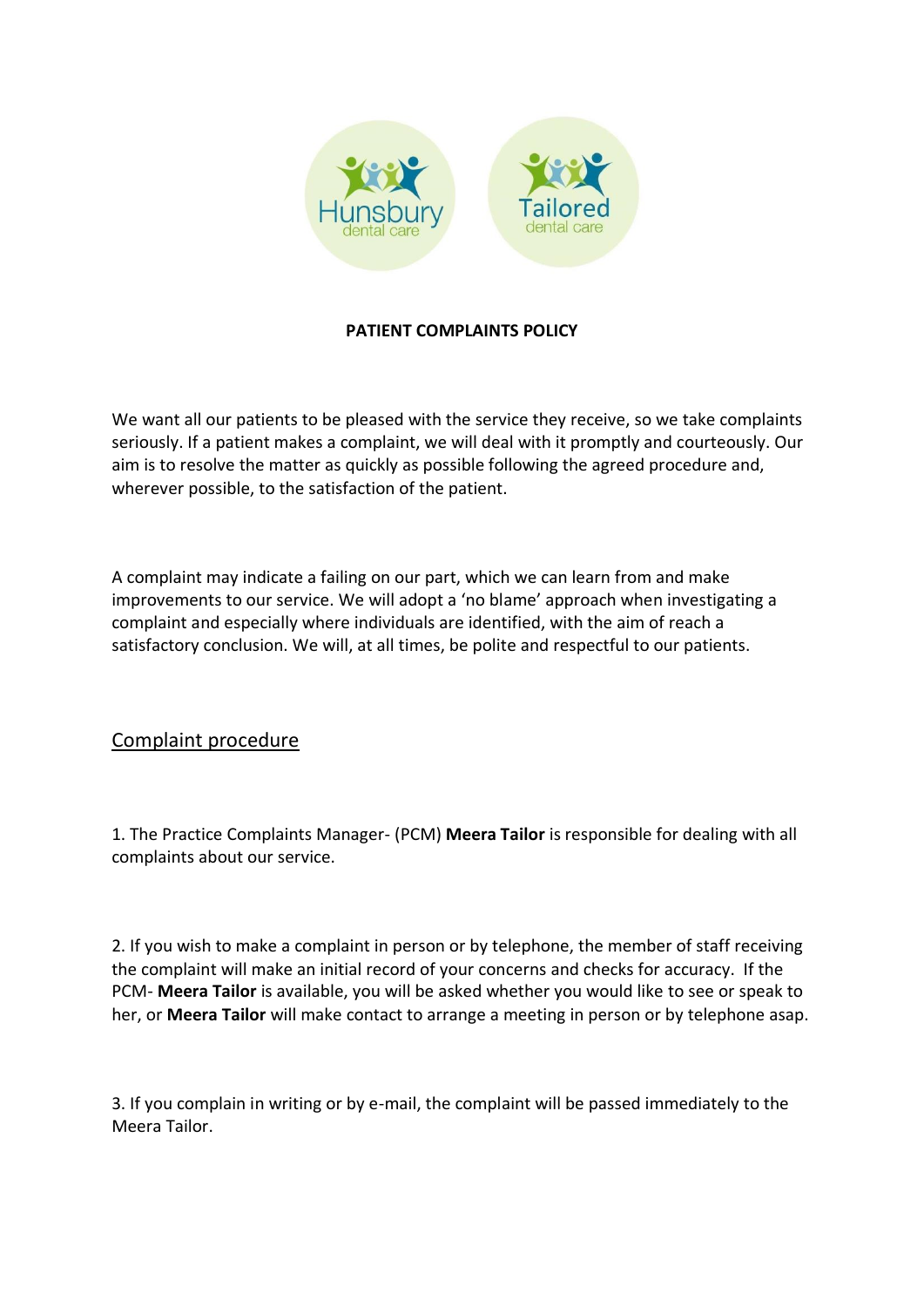4. Complaints about clinical care or the amount charged for treatment will be referred to the dentist concerned, unless requested otherwise.

5. All complaints are acknowledged in writing as soon as possible but within **3 working days.**

- A copy of this code of practice will be sent with the acknowledgement if requested.
- If you have not yet discussed the matter with Meera Tailor, you will be offered the opportunity to do so and also be asked how you would like to be kept informed of developments – **by letter, e-mail, telephone or face-to-face meetings.**
- You will also be advised of the process we will follow in resolving the complaint and the anticipated timescale.

6. We will investigate the complaint speedily and efficiently and, as far a reasonably practicable, will keep you informed of our progress. Investigations will normally be completed within 6 months.

7. On completion of our investigation, we will provide you - if requested with a full written report, which will include

- \* an explanation of how the compliant has been considered
- \* the conclusions reached in respect of each specific part of the complaint
- \* details of any necessary remedial action and

\* whether the practice is satisfied with any action it has already taken or will be taking as a result of the complaint.

8. Concise and comprehensive records will be kept of any complaint received as well as any actions taken to improve services.

9. If you are not satisfied with the result, then the complaint may be referred to:

#### **Private patients:**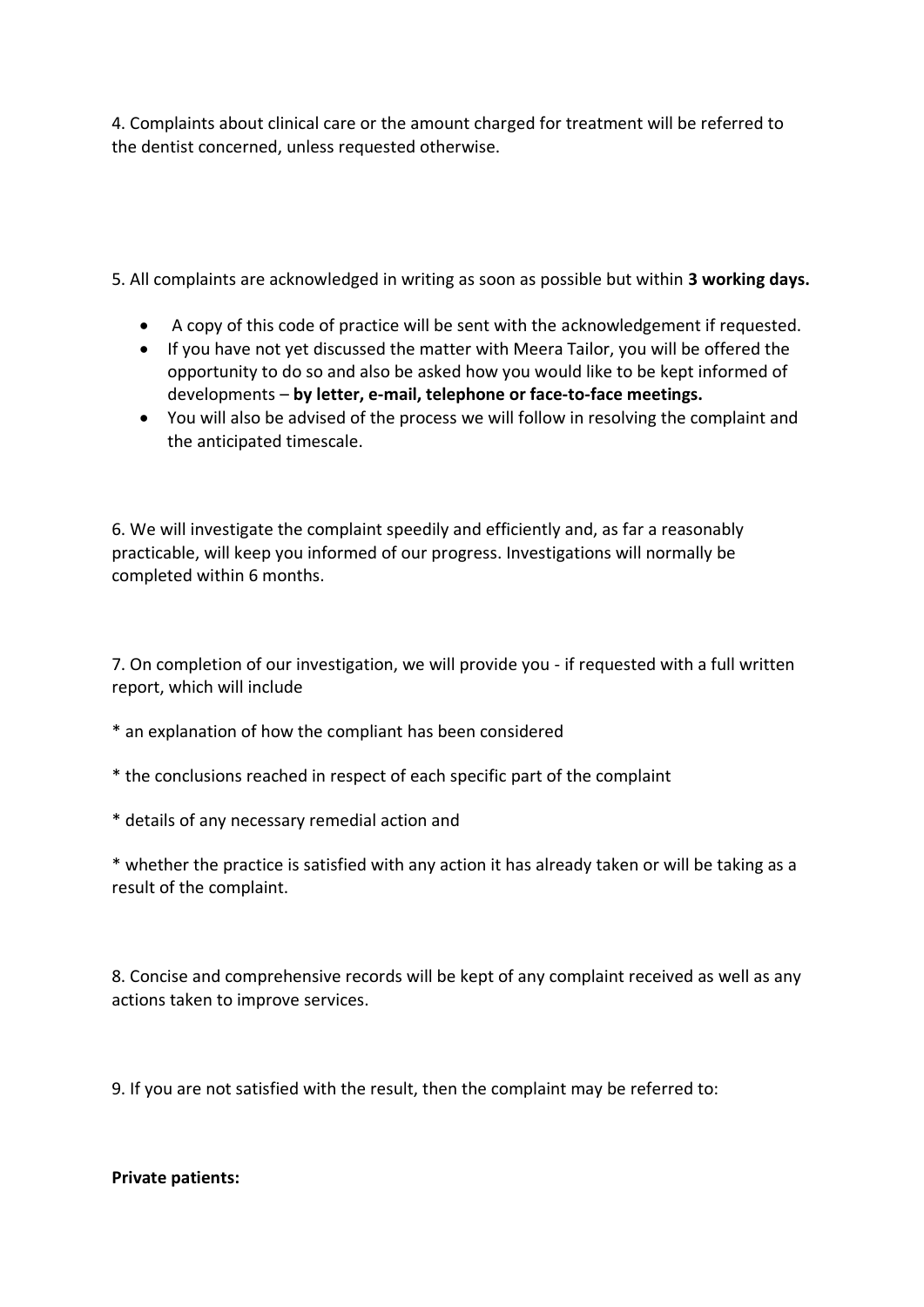## **[Dental Complaints Service \(DCS\)](https://dcs.gdc-uk.org/)**

**Phone:**

020 8253 0800

**Post:**

Dental Complaints Service 37 Wimpole Street London W1G 8DQ

**The General Dental Council,** 37 Wimpole Street, London, W1M 8DQ the dentists' registration body.

**The Oral Health Foundation**: Word of Mouth Advice Line: **01788 539780**

**NHS patients:**

For those who do not wish to complain directly to the practice, they can contact **NHS England** who can investigate and manage the complaint.

#### **Phone:**

0300 311 22 33 (Monday to Friday 8am to 6pm, excluding English Bank Holidays)

**Post**:

NHS England PO Box 16738 Redditch B97 9PT

### **Email:**

[england.contactus@nhs.net](mailto:england.contactus@nhs.net) marked 'For the attention of the complaints manager' in the subject line.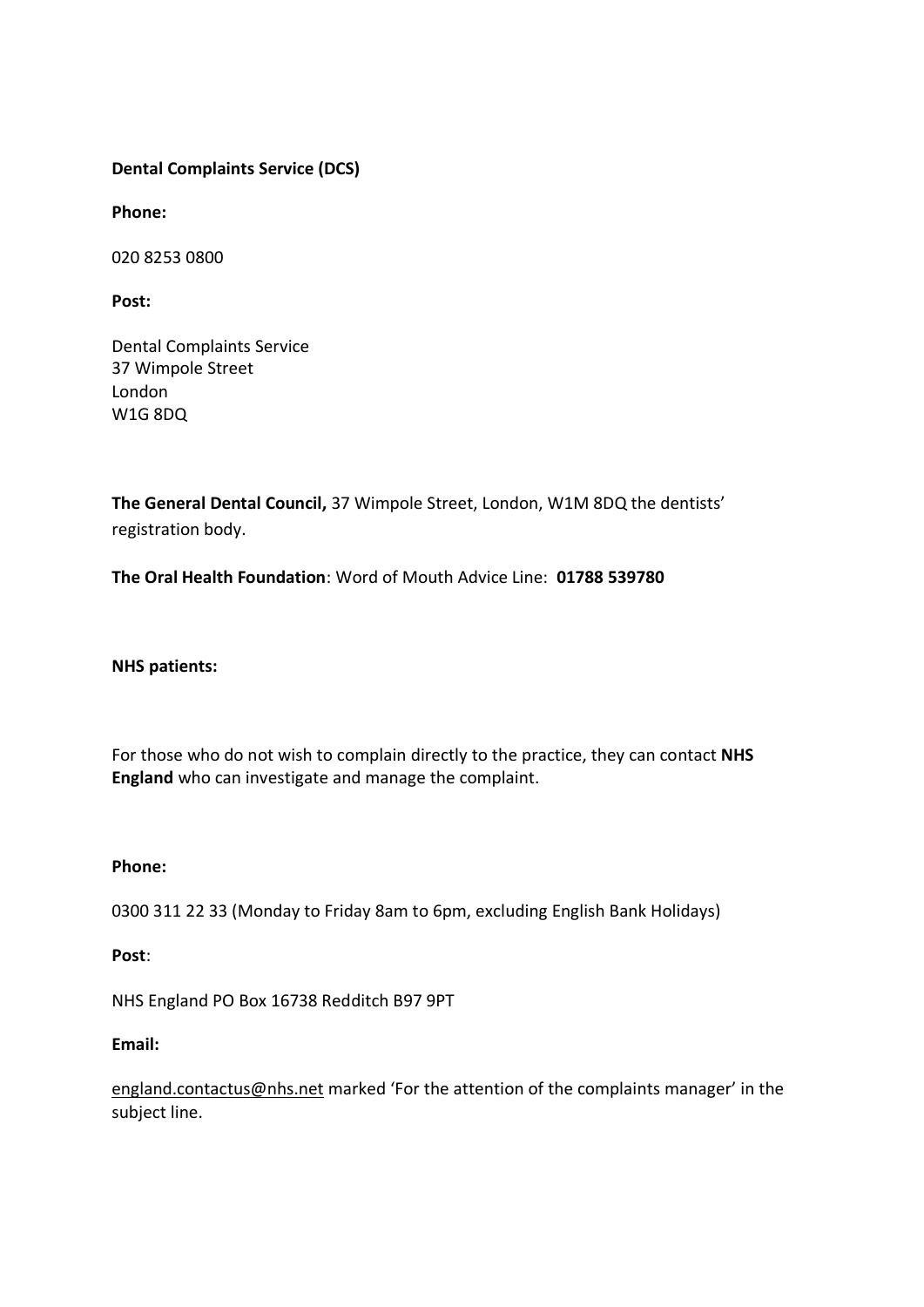Patients should be aware that that if they make a complaint to NHS England, their information might need to be shared with a Commissioning Support Unit. If you do not want your information to be shared with the CSU, you will need to inform them as part of your complaint. If they require consent for the investigation they will contact you directly to ensure we have the appropriate consent in place.

**Parliamentary and Health Service Ombudsman**, Millbank Tower, Millbank London SW1P 4QP, telephone: 0345 015 4033

or www.ombudsman.org.uk for complaints about NHS treatment.

Further information

https://www.england.nhs.uk/wp-content/uploads/2016/12/dental-complaintsstatement.pdf

As from April 2013 Primary Care Serious Incidents (SIS) reporting should be made to NHS England in a timely manner.

All SI's should be reported to the Hertfordshire and South Midland Area Team using the [hsmlat.sui@nhs.net](mailto:hsmlat.sui@nhs.net) email address. The reporting must be concise and not contain any staff or patient identifiable data.

This should be submitted no later than 2 days after the incident being identified.